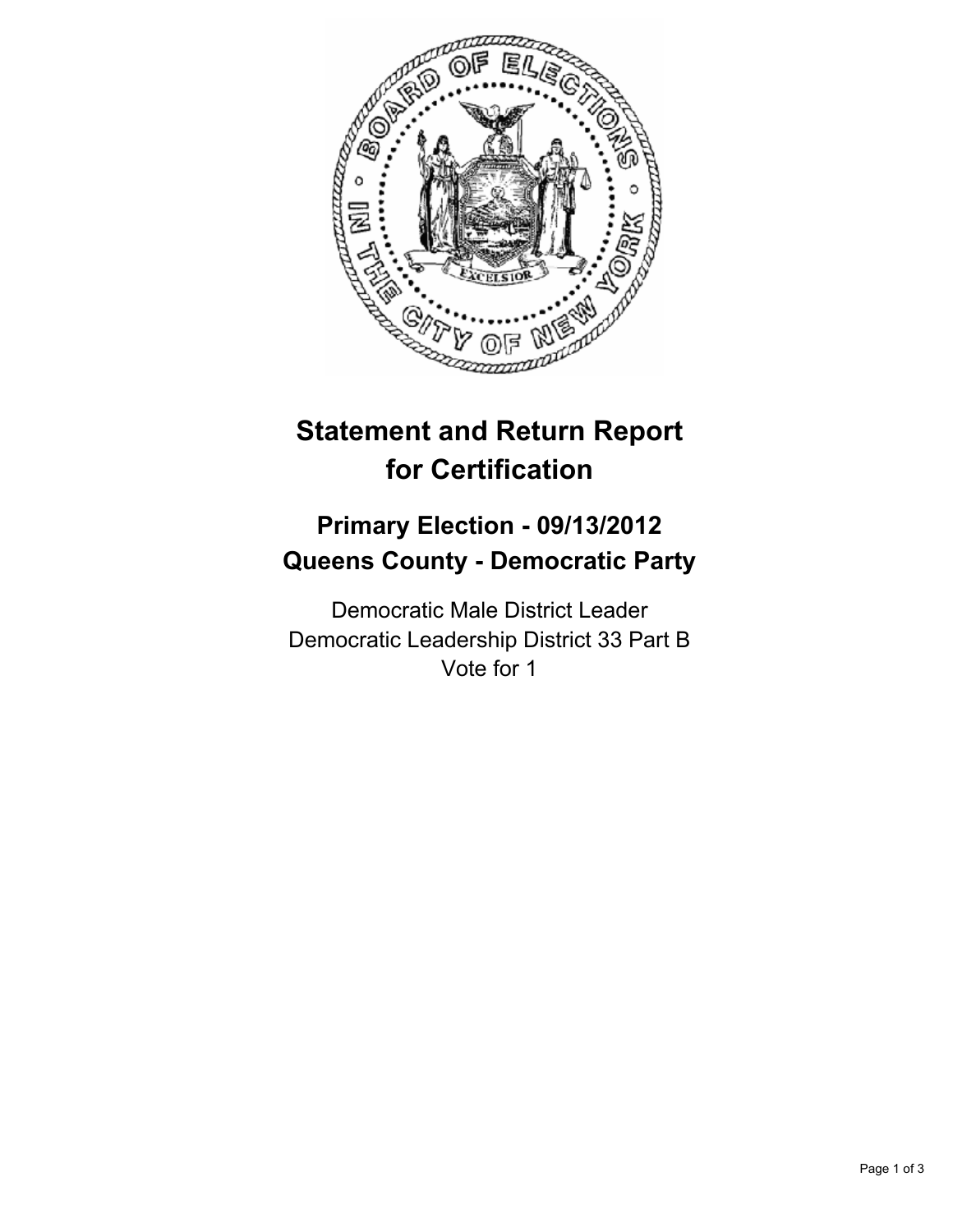

## **Assembly District 33**

| PUBLIC COUNTER                                           | 1,796    |
|----------------------------------------------------------|----------|
| <b>EMERGENCY</b>                                         | 0        |
| ABSENTEE/MILITARY                                        | 69       |
| FEDERAL                                                  | 0        |
| <b>SPECIAL PRESIDENTIAL</b>                              | $\Omega$ |
| <b>AFFIDAVIT</b>                                         | 15       |
| <b>Total Ballots</b>                                     | 1,880    |
| Less - Inapplicable Federal/Special Presidential Ballots | 0        |
| <b>Total Applicable Ballots</b>                          | 1,880    |
| <b>HENRY MCCOY JR.</b>                                   | 1,197    |
| DONNIE WHITEHEAD                                         | 450      |
| DYMITRA ETIENNE (WRITE-IN)                               |          |
| MR. NON GERRY MANDER (WRITE-IN)                          | 1        |
| <b>Total Votes</b>                                       | 1,649    |
| Unrecorded                                               | 231      |